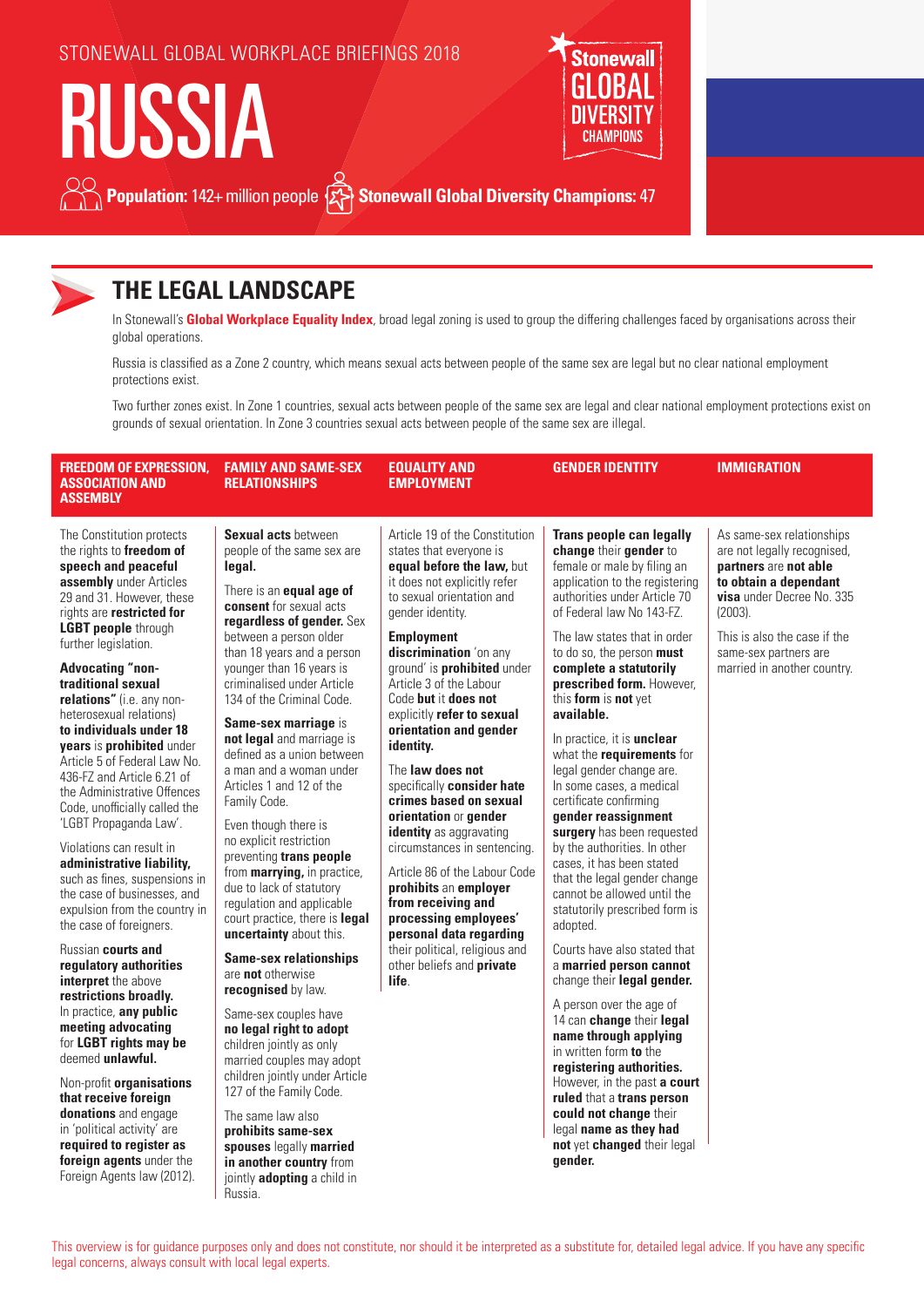

# **A VIEW FROM RUSSIA**

**Svetlana Zakharova** is communications manager at the Russian LGBT Network, which works throughout Russia. The Russian LGBT Network is a movement seeking to give a voice to, and enhance the visibility of, the LGBT community. It offers various support services, carries out campaigns and engages in dialogue with the government and various international institutions.



#### **Everyday life**

Many LGBT people remain invisible in society for fear of violence. Big cities are somewhat safer for LGBT people, small cities are often not safe at all. There, people are attacked for even looking like they might be LGBT. Unfortunately, levels of violence against LGBT people are high. Hate crimes and discrimination are both on the rise. Research conducted by the Russian LGBT Network shows that most LGBT people will not go to the police because they mistrust them, with good reason. LGBT people who've sought help have often been humiliated by state officials. Foreign LGBT people visiting or working in Russia should be aware of this context and be careful.

In April 2017, it became known that men believed to be gay or bi were abducted and tortured in the Russian republic of Chechnya. After what appeared to be a short break, persecutions resumed in July and as of winter 2017, the situation remains critical. People are advised to check our website for updates and information on how they can help.

#### **LGBT groups and advocacy**

LGBT groups provide community support and LGBT-specific services. They also focus on advocacy, monitoring the situation for LGBT people in the country as well as submitting reports to various international institutions, including the UN Committees. The so-called 'LGBT Propaganda Law' and the 'Foreign Agents Law' are regularly used to target LGBT groups and their activities. For example, Elena Klimova, a person who started a social network group for LGBT young people called 'Children-404 Group' was charged under the Propaganda Law. That law is also used to refuse permissions for public demonstrations. At other times, the police suddenly show up at closed private events run by LGBT groups and interrogate attendees. Additionally, some LGBT groups, like the Russian LGBT Network, are listed as foreign agents. The application of the Foreign Agents Law meant that we lost certain donors and that we are now subjected to extra scrutiny by the state. It also means that affected NGOs must mark all of their materials as having been produced by "foreign agents".

Despite these difficult conditions, the LGBT movement in Russia is growing. New community groups and initiatives are starting. For example, a coalition of trans groups has recently been formed. All in all, the state's restrictions are making our community grow closer.

#### **Workplace**

The large majority of LGBT people hide their sexual orientation and gender identity in the workplace. They are afraid of being humiliated and stigmatized at work or more simply being fired, which is not uncommon. Our survey showed that 37 per cent of interviewees experienced difficulties in their relationships with employers (or potential employers) because of their sexual orientation and gender identity. Another problem is that non-LGBT employees often 'out' their LGBT colleagues to their employers and co-workers.

Inclusive employers should support their LGBT staff by implementing policies that prohibit discrimination and harassment based on sexual orientation and gender identity. They should also train all employees on the importance of nondiscrimination and inclusivity. Such training should not only focus on sexual orientation and gender identity, but also other forms of diversity. Additionally, employers can support the LGBT movement in general, even though few currently do. For example, they could provide LGBT groups with venues, office supplies, pro bono services or help with research tasks.

#### **Healthcare**

There are almost no medical specialists that trans people in Russia can visit if they wish to transition medically. The very few that do exist are private. This means trans people must pay for every single visit. As a result, many trans people have no choice other than to self-medicate. This means the medication they receive is often from unreliable sources. Lesbian, gay and bi patients mostly hide their sexual orientation from healthcare staff. Some LGBT groups offer medical services to the LGBT community, but they lack resources and funding.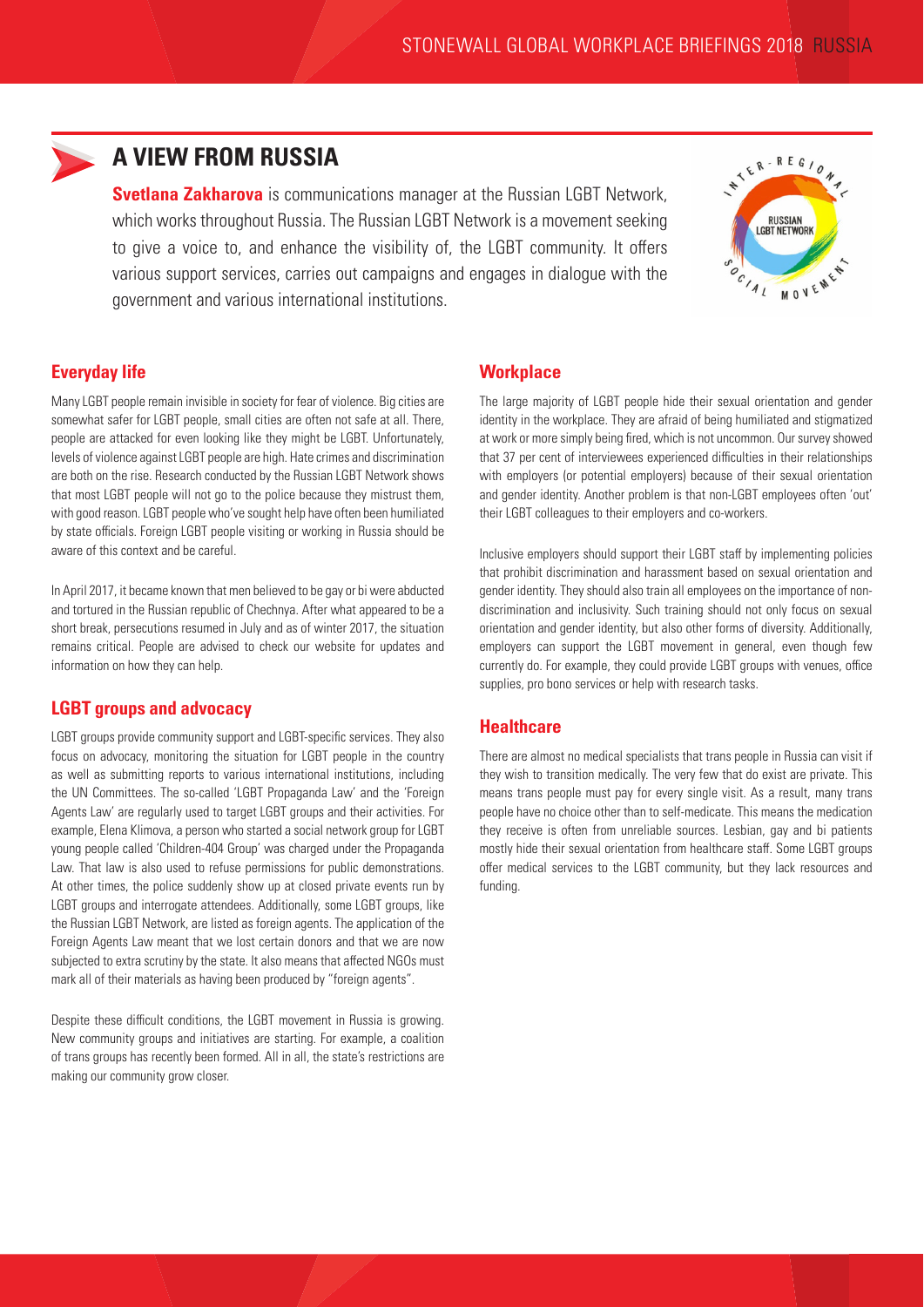

### **LGBT INCLUSION IN THE WORKPLACE**

### THE FOUNDATIONS

There are several steps employers can take to start creating a supportive workplace environment for their LGBT employees in Russia:



 $\checkmark$ 

 $\checkmark$ 

**Consult local LGBT organisations to understand the local context for LGBT people**

**Introduce explicitly LGBT-inclusive antidiscrimination and bullying and harassment policies**



**Train HR staff and promote inclusive policies**



**Carry out diversity and inclusion training for all staff**

# NEXT STEPS

Once a foundation has been built, there are further steps employers can take to bring about positive change for LGBT people. For example:



**Establish employee engagement mechanisms like**<br> **LGBT networks and allies programmes LGBT networks and allies programmes**



**Support local LGBT groups to advance LGBT equality beyond the workplace**

Employers can improve their initiatives by participating in Stonewall's Global Workplace Equality Index - a free benchmarking tool offering a clear roadmap to LGBT inclusion in the workplace. **www.stonewall.org.uk/gwei**



# **LEARN FROM STONEWALL'S GLOBAL DIVERSITY CHAMPIONS**

#### **IBM**

IBM addresses the importance of diversity and inclusion in the workplace by holding workshops about all diversity groups as part of an in-office diversity training week in Russia. The workshops include a session on sexual orientation and gender identity. This complements IBM's other established personal development opportunities including leadership training, reverse mentoring and LGBT ally training, which is available globally online. In addition, June Pride Month posters were put up in the coffee corners in Russia openly stating IBM's support for the LGBT community.

#### **Baker McKenzie**

Through several different initiatives Baker McKenzie provides its LGBT employees in Russia with anonymous and safe spaces to seek support and advice. Its regular global 'affinity calls', which are communicated to all staff globally, provide an online space for any employee worldwide to listen or raise awareness of any specific problems. To support this, Baker McKenzie's Moscow office also has an LGBT liaison partner, a clearly defined point of contact for one-to-one conversations.

#### **Viacom**

Viacom responded quickly to the introduction of regressive legislation passed in Russia, which prevents any form of LGBT 'propaganda' to minors under the age of 16 and severely limits important freedoms for LGBT groups. Following senior-level discussions about the legal change and the social conditions in Russia for LGBT people, the head of Viacom's global HR team (and executive sponsor for the LGBT employee network group) reinforced the organisation's respect for its LGBT staff by vocally confirming its commitment to equal treatment for all employees in Moscow.